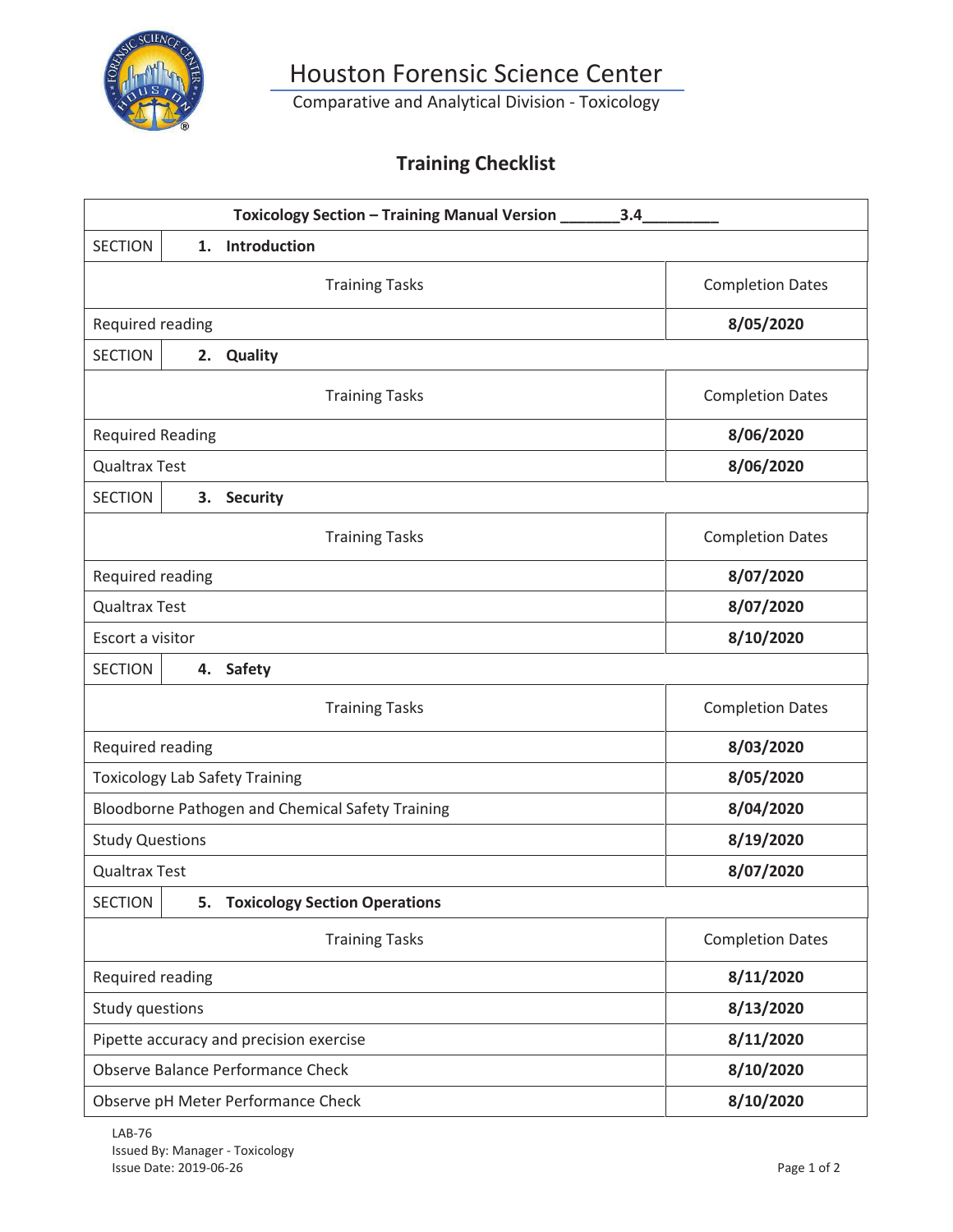

Comparative and Analytical Division - Toxicology

| Observe Heat Block Thermometer Performance Check                                                                                                                                                                             | 8/10/2020               |
|------------------------------------------------------------------------------------------------------------------------------------------------------------------------------------------------------------------------------|-------------------------|
| Observe downloading of DicksonOne Report                                                                                                                                                                                     | 8/06/2020               |
| Observe uploading documents to e-Discovery website                                                                                                                                                                           | 8/06/2020               |
| Observe Tox housekeeping tasks                                                                                                                                                                                               | 8/10/2020               |
| Observe the preparation of a drug standard                                                                                                                                                                                   | 8/12/2020               |
| Observe the preparation of a reagent                                                                                                                                                                                         | 8/11/2020               |
| <b>SECTION</b><br><b>Evidence Handling and Documentation</b><br>6.                                                                                                                                                           |                         |
| <b>Training Tasks</b>                                                                                                                                                                                                        | <b>Completion Dates</b> |
| Required reading                                                                                                                                                                                                             | 8/10/2020               |
| <b>Additional resources</b>                                                                                                                                                                                                  | 8/11/2020               |
| Accessioning training                                                                                                                                                                                                        | 8/14/2020               |
| <b>LIMS</b> training                                                                                                                                                                                                         | 8/12/2020               |
| <b>JusticeTrax Test</b>                                                                                                                                                                                                      | 8/18/2020               |
| Digitally signed by Haley Melbourn<br>DN: cn=Haley Melbourn, o=Houston Forensic Science<br>Haley Melbourn<br>Center, ou=Toxicology,<br>email=hmelbourn@houstonforensicscience.org, c=US<br>Date: 2020.08.20 08:20:17 -05'00' | 08/20/2020              |
| <b>Signature of Analyst</b>                                                                                                                                                                                                  | Date                    |

Corissa L. Rodgers, M.S.

Digitally signed by Corissa L. Rodgers, M.S. Date: 2020.08.20 11:48:21 -05'00'

08/20/2020

Signature of Reviewer **Date**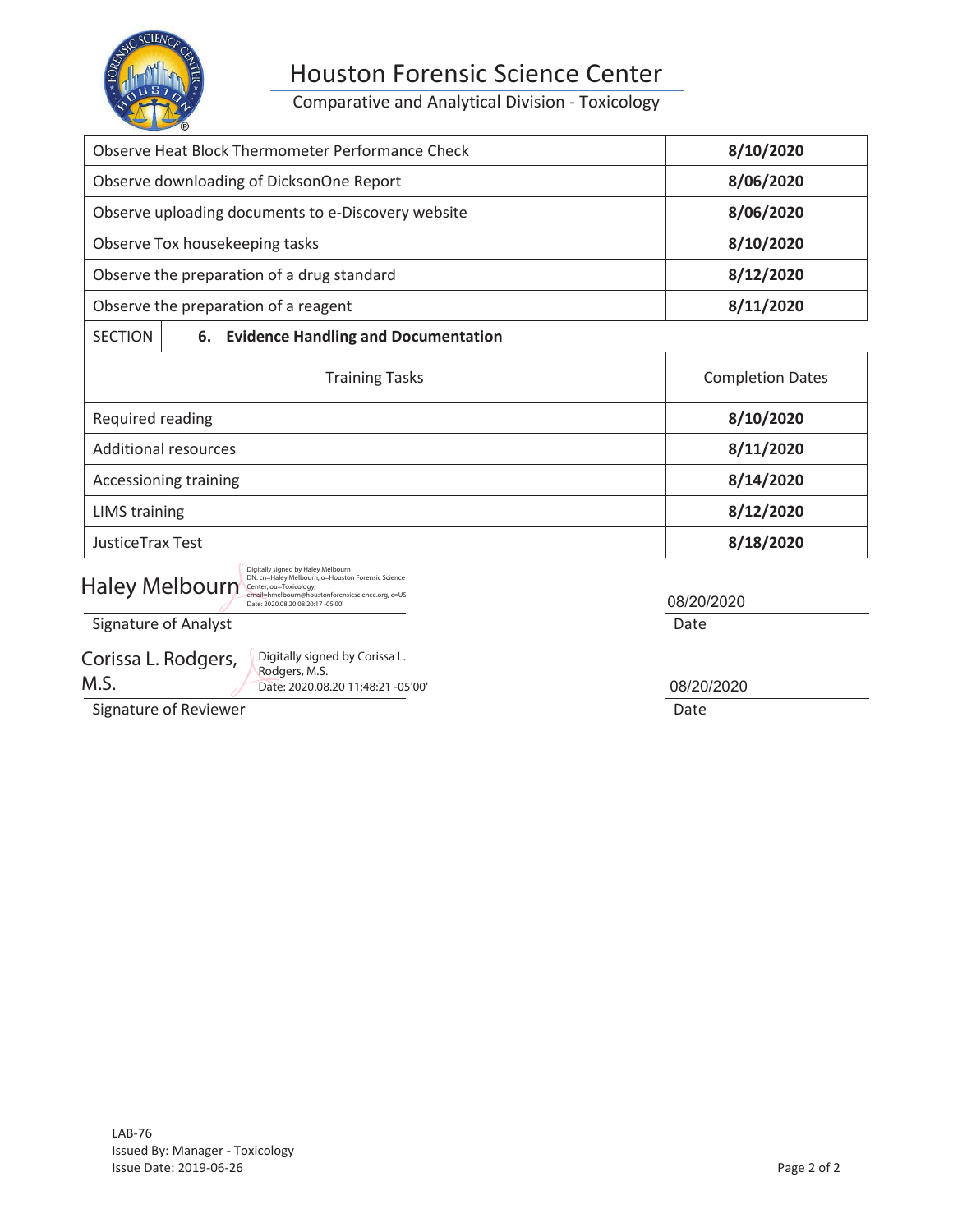

Comparative and Analytical Division - Toxicology

### **Training Checklist**

|                         | <b>Toxicology Section - Training Manual Version</b>            | 3.4                     |
|-------------------------|----------------------------------------------------------------|-------------------------|
| <b>SECTION</b>          | 7. Analysis of Alcohol and Other Volatiles by Headspace GC-FID |                         |
|                         | <b>Training Tasks</b>                                          | <b>Completion Dates</b> |
| <b>Required Reading</b> |                                                                | 09/01/2020              |
| <b>Study Questions</b>  |                                                                | 11/25/2020              |
|                         | Laboratory Exercises                                           | 11/17/2020              |
| <b>Competency Test</b>  |                                                                | 12/10/2020              |
| Oral Examination        |                                                                | 12/04/2020              |
| <b>SECTION</b>          | 17. Testifying in Court                                        |                         |
|                         | <b>Training Tasks</b>                                          | <b>Completion Dates</b> |
|                         | Study Questions - Part I and Part II                           | 11/25/2020              |
|                         | <b>Observe Analyst Testimony</b>                               | 11/10/2020              |
| <b>Mock Trial</b>       |                                                                | 12/22/2020              |

| Haley Melbourn Melbourn | Digitally signed by Haley<br>Date: 2020.12.22 10:49:31 -06'00' |      |
|-------------------------|----------------------------------------------------------------|------|
| Signature of Analyst    |                                                                | Date |

12/22/2020

Corissa L. Rodgers, M.S. Digitally signed by Corissa L. Rodgers, Corissa L. Rodgers,

Signature of Reviewer **Date** 

12/31/2020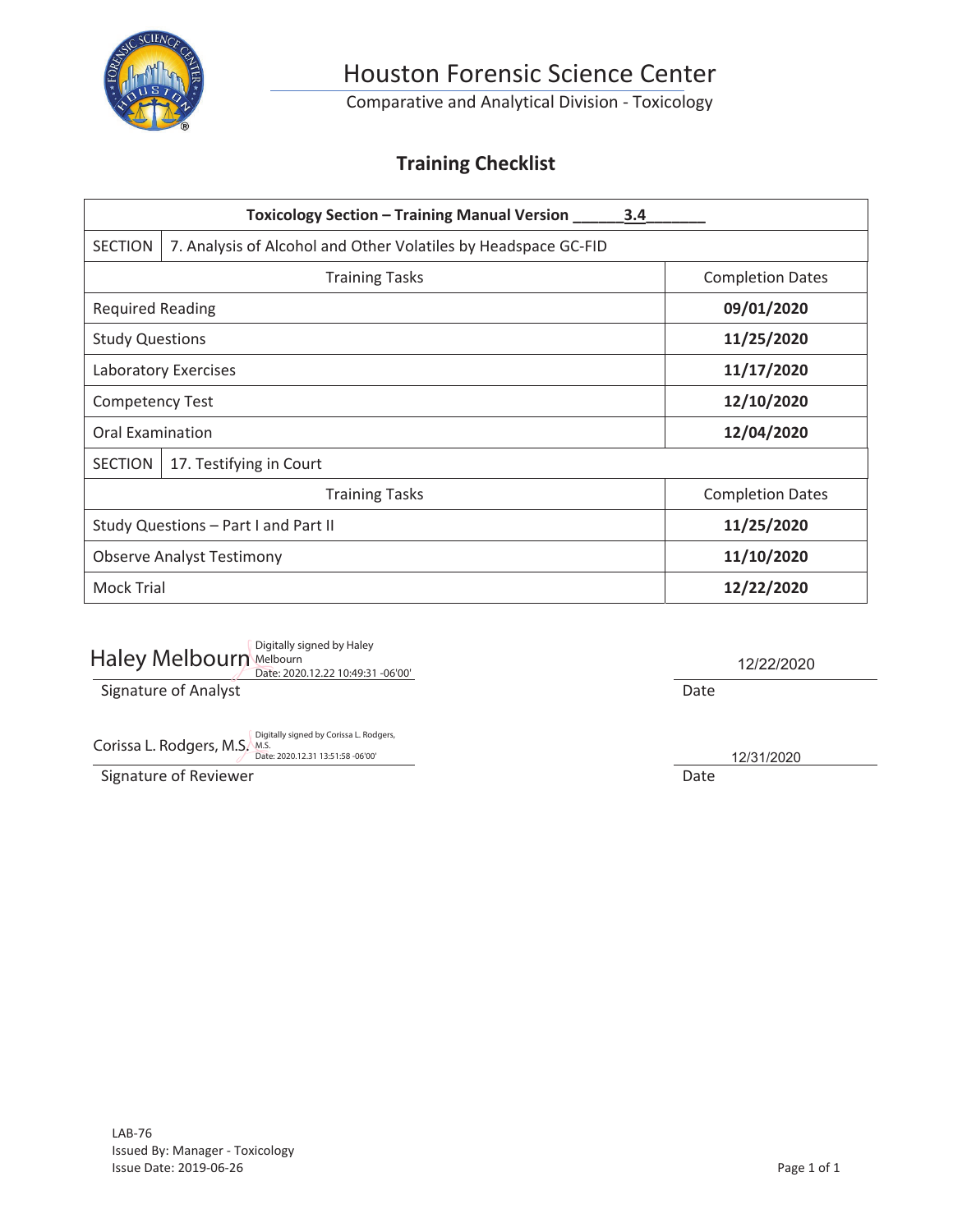

Comparative and Analytical Division - Toxicology

### **Training Checklist**

| <b>Toxicology Section - Training Manual Version</b><br>v3.7 |                                                                  |                         |
|-------------------------------------------------------------|------------------------------------------------------------------|-------------------------|
| <b>SECTION</b>                                              | 7.8.1.1. Review of Alcohol Case Reports - Technical Review       |                         |
|                                                             | <b>Training Tasks</b>                                            | <b>Completion Dates</b> |
|                                                             | Observe technical review of one batch of alcohol case reports    | 07/28/2021              |
|                                                             | Successfully complete technical review of five alcohol batches   | 08/30/2021              |
| <b>SECTION</b>                                              | 7.8.1.2. Review of Alcohol Case Reports - Administrative Review  |                         |
|                                                             | <b>Training Tasks</b>                                            | <b>Completion Dates</b> |
|                                                             | Observe administrative review of five alcohol case reports       | 07/29/2021              |
|                                                             | Successfully complete administrative review of one alcohol batch | 08/20/2021              |

| Digitally signed by Haley<br>Haley Melbourn Melbourn<br>Date: 2021.09.17 13:14:56 -05'00'                        | 09/17/2021 |
|------------------------------------------------------------------------------------------------------------------|------------|
| Signature of Analyst                                                                                             | Date       |
| Digitally signed by Corissa L.<br>Corissa L. Rodgers, M.S.<br>Rodgers, M.S.<br>Date: 2021.09.17 14:54:09 -05'00' | 09/17/2021 |
| Signature of Reviewer                                                                                            | Date       |